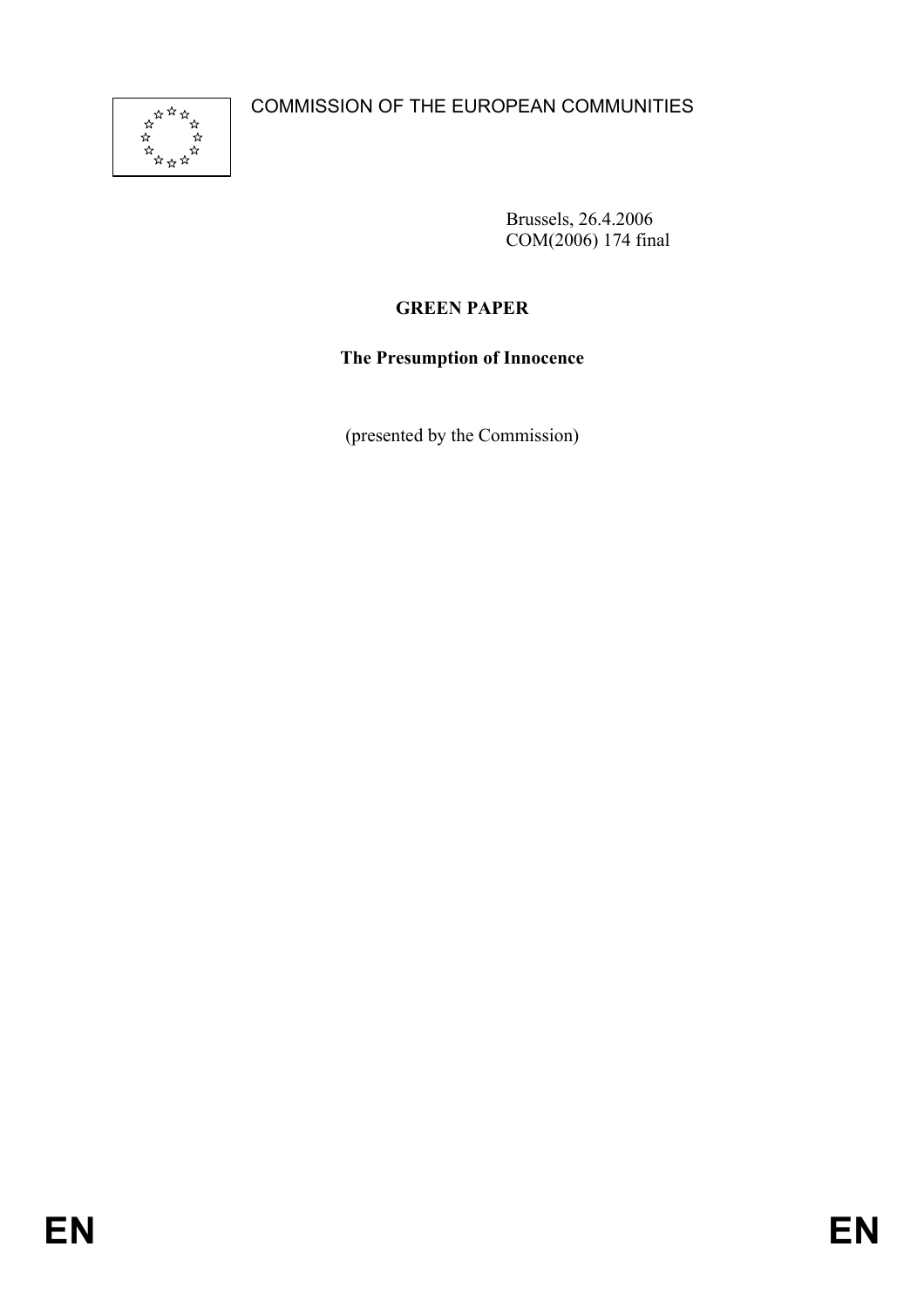### **GREEN PAPER**

#### **The Presumption of Innocence**

The presumption of innocence is a fundamental right, laid down in the European Convention for the Protection of Human Rights and Fundamental Freedoms (ECHR) and the Charter of Fundamental Rights of the European Union (CFREU). Article 6 of the Treaty on European Union (TEU) provides that the Union shall respect fundamental rights, as guaranteed by the ECHR and as they result from the constitutional traditions common to Member States.

The Commission is interested in whether the presumption of innocence is understood in the same way throughout the EU. The Green Paper will examine what is meant by the presumption of innocence and what rights stem from it. If consultation suggests that there is a need, we will consider including them in a proposal for a Framework Decision on evidencebased safeguards.

The Green Paper lists a number of questions (in boxes). Responses should be sent, preferably by 9 June 2006, to:

> **European Commission Directorate-General Justice, Freedom and Security Unit D3 - Criminal Justice B-1049 Brussels Belgium Fax: + 32 2 296 7634**

### **marked "FAO Peter-Jozsef CSONKA, Head of Unit (ref.: CMO)"**

or by email to:

**jls-justicepenale@cec.eu.int**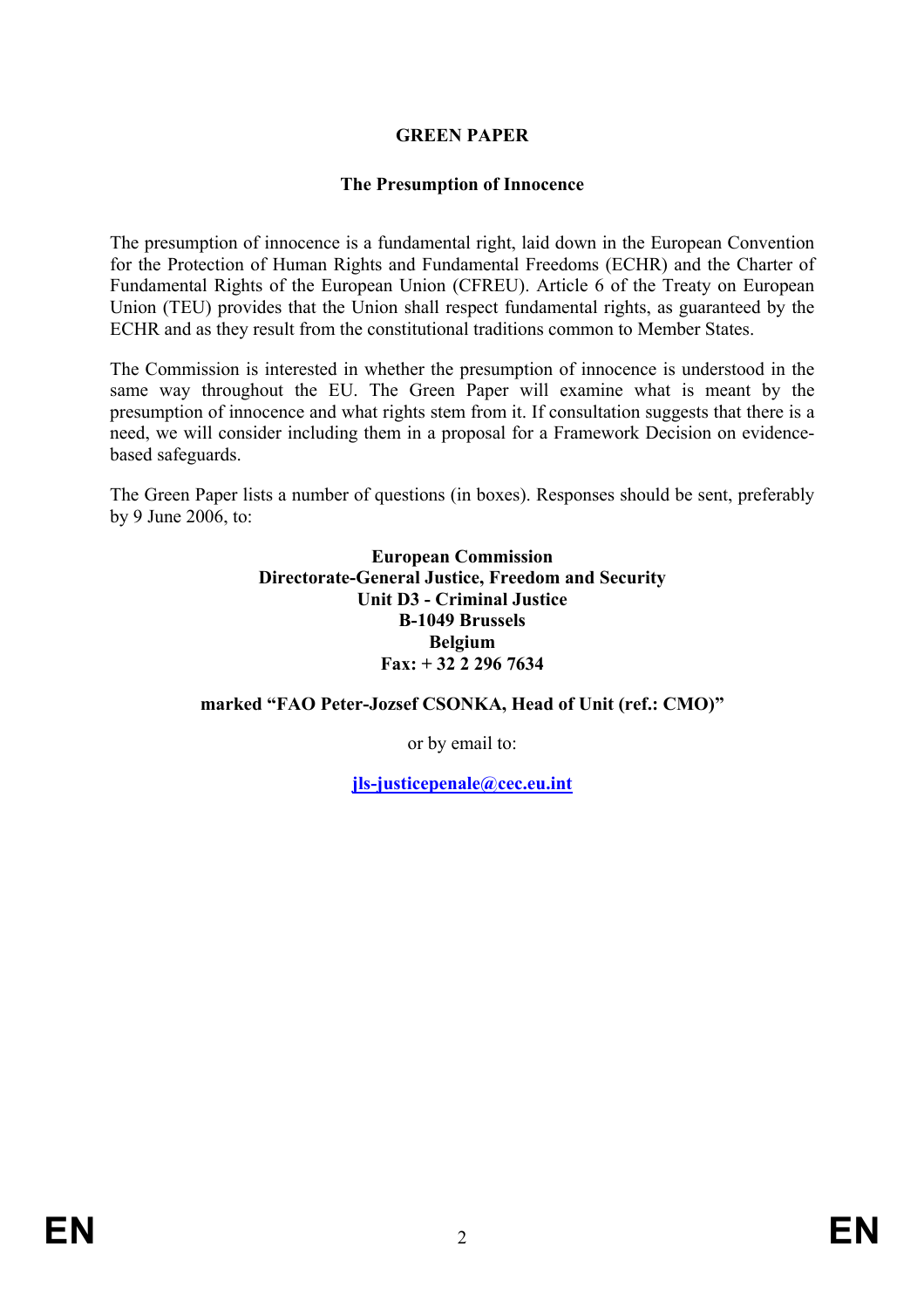#### **1. WHY IS THE EU EXAMINING THE PRESUMPTION OF INNOCENCE?**

### **1.1. Background**

One of the EU's objectives is the creation of an "area of freedom, security and justice" (TEU, Article 2). In Tampere, in 1999, the EU's justice priorities were decided for the next five years<sup>1</sup>. Of vital importance was that mutual recognition would be "the cornerstone" of that area and the main form of judicial cooperation. Mutual recognition of judicial decisions involves criminal justice systems at all levels. It only operates effectively if there is trust in other justice systems, if each person coming into contact with a foreign judicial decision is confident that it has been taken fairly. Tampere Conclusion 33 stated that "enhanced mutual recognition of judicial decisions […] would *facilitate cooperation […] and the judicial protection of individual rights*". An area of freedom, security and justice means that European citizens should be able to expect safeguards of an equivalent standard<sup>2</sup> throughout the EU. More effective prosecution achieved by mutual recognition must be reconciled with respect for rights.

The Programme of Measures to Implement the Principle of Mutual Recognition<sup>3</sup> indicated areas in which European legislation to implement mutual recognition was desirable. It was "designed to strengthen cooperation between Members States but also to enhance the protection of individual rights". Mutual recognition depends on mutual trust. Through consultation, the Commission identified rights in respect of which increased visibility would enhance that trust. In 2003, a Green Paper on procedural safeguards was adopted $4$ , followed in 2004 by a proposal for a Framework Decision<sup>5</sup>. Evidence-based safeguards, a subject not covered in those texts, were to be examined in a second consultation phase. This Green Paper on the presumption of innocence is part of that consultation on evidence. How the presumption of innocence is classified depends on the legal system. The Commission has included it under evidence–based safeguards. This is because some rights associated with the presumption of innocence are, in many legal systems, linked to evidence (such as oral testimony and documentary evidence).

The Commission's interest is two-fold, to assess whether cross-border cases present a particular problem in this area and also whether EU legislation would enhance mutual trust. The Commission plans a further Green Paper later this year more specifically focused on gathering/ handling evidence and criteria for admissibility. An experts' meeting will be convened in 2006 to discuss both Green Papers.

<sup>1</sup> Tampere European Council Presidency Conclusions, 15/16 October 1999

<sup>2</sup> Commission Communication, Towards an Area of Freedom, Security and Justice: "procedural rules should respond to broadly the same guarantees, ensuring that people will not be treated unevenly according to the jurisdiction dealing with their case" and "the rules may be different provided that they are equivalent". COM(1998)459, 14 July 1998

Council and Commission's Programme of Measures - OJ. C 12, 15.1.01

<sup>4</sup> COM (2003) 75 of 19.02.03

<sup>5</sup> COM (2004) 328 F of 28.04.04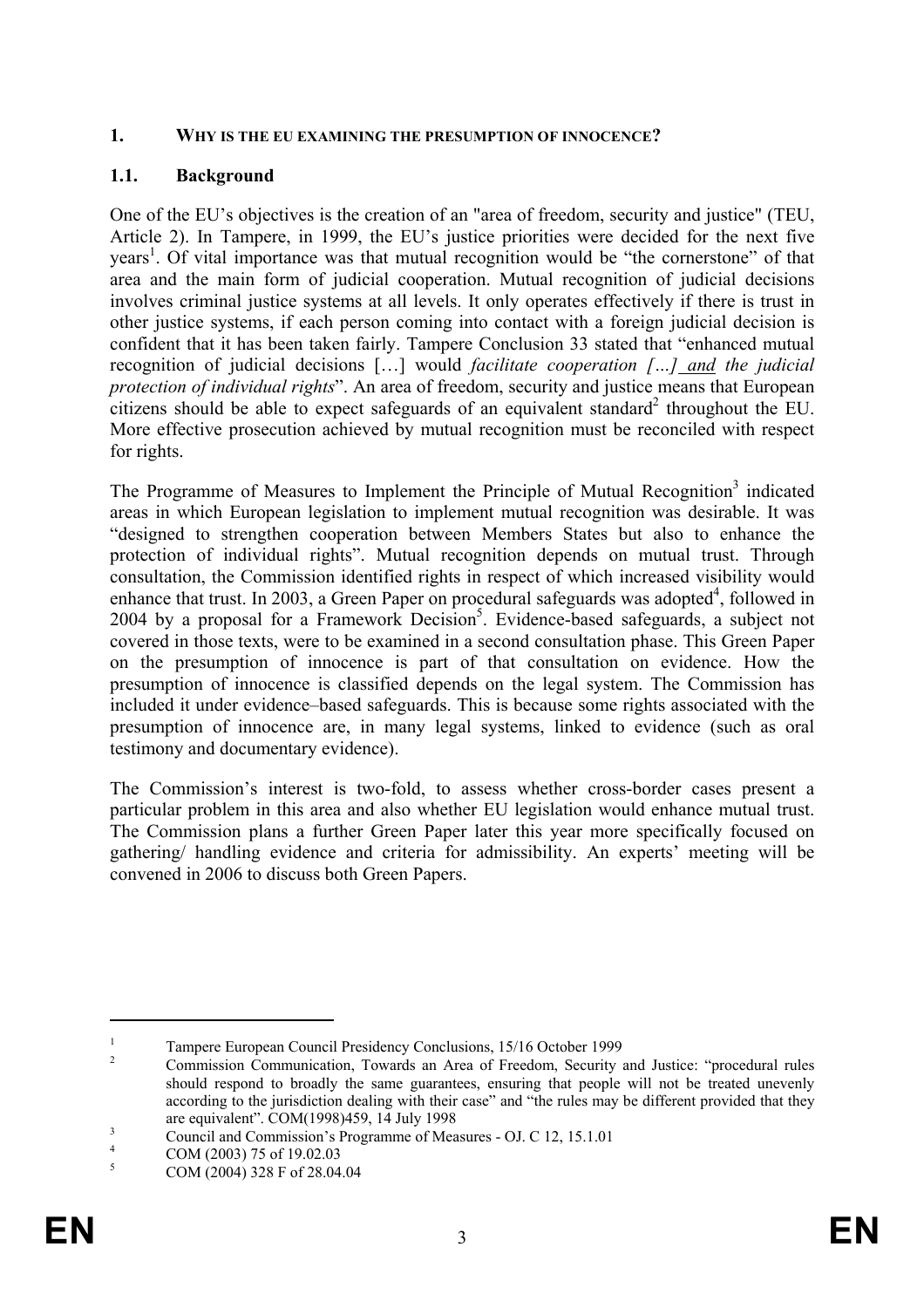In 2004, the Commission arranged for a study of the Member States' laws on evidence in criminal proceedings ("the Evidence Study") $<sup>6</sup>$ . Where national legislation is referred to here,</sup> the information is from that study.

## **1.2. Legal Basis**

The EU's criminal justice powers are conferred by Articles  $29<sup>7</sup>$  and 31 of the TEU.

Art. 31:

*"Common action on judicial cooperation in criminal matters shall include:* 

 *[…];* 

*c) ensuring compatibility in rules applicable in the Member States, as may be necessary to improve such cooperation;[…];"*

Since judicial cooperation increasingly means mutual recognition, it is necessary to explore whether having common evidence-based safeguards would help to ensure compatibility in rules, increase trust and thus improve cooperation.

# **1.3. The Hague Programme**

In 2004, the European Council adopted the Hague Programme, devoted to strengthening freedom, security and justice in the EU. One of its objectives is "to improve the common capability of the Union […] to guarantee fundamental rights, minimum procedural safeguards and access to justice  $[...]^{38}$ . It concludes that "the further realisation of mutual recognition as the cornerstone of judicial cooperation implies the development of equivalent standards for procedural rights in criminal proceedings". This Green Paper is listed in the Action Plan to implement the Hague Programme $<sup>9</sup>$  under plans to strengthen justice.</sup>

In 2005, the Commission adopted a Communication on mutual recognition of judicial decisions in criminal matters and the strengthening of mutual trust between Member States<sup>10</sup> whereby it concluded that reinforcing mutual trust was the key to the smooth operation of

<sup>6</sup> The study, "The Laws of Evidence in Criminal Proceedings throughout the European Union", is available from the European Commission, DG JLS/D3, Criminal Justice Unit, B-1049 Brussels, ref  $\overline{CMO}$ .

Art 29 TEU: "[...] the Union's objective shall be to provide citizens with a high level of safety within an area of freedom, security and justice by developing common action among the Member States in the fields of police and judicial cooperation in criminal matters […].

That objective shall be achieved by preventing and combating crime, organised or otherwise, in particular terrorism, trafficking in persons and offences against children, illicit drug trafficking and illicit arms trafficking, corruption and fraud, through: - […];

<sup>-</sup> closer cooperation between judicial and other competent authorities of the Member States […] in accordance with the provisions of Articles 31and 32;

 $\begin{bmatrix} 8 & 1 \end{bmatrix}$   $\begin{bmatrix} 1 & 1 \end{bmatrix}$ ."

Hague Programme, European Council Conclusions, 4/5 November 2004.  $\overline{Q}$ 

Action Plan Implementing the Hague Programme on strengthening freedom, security and justice in the European Union, (OJ C 198, 12.8.2005, p.1), point 4.2.<br>
COM (2005) 195 f of 19.05.2005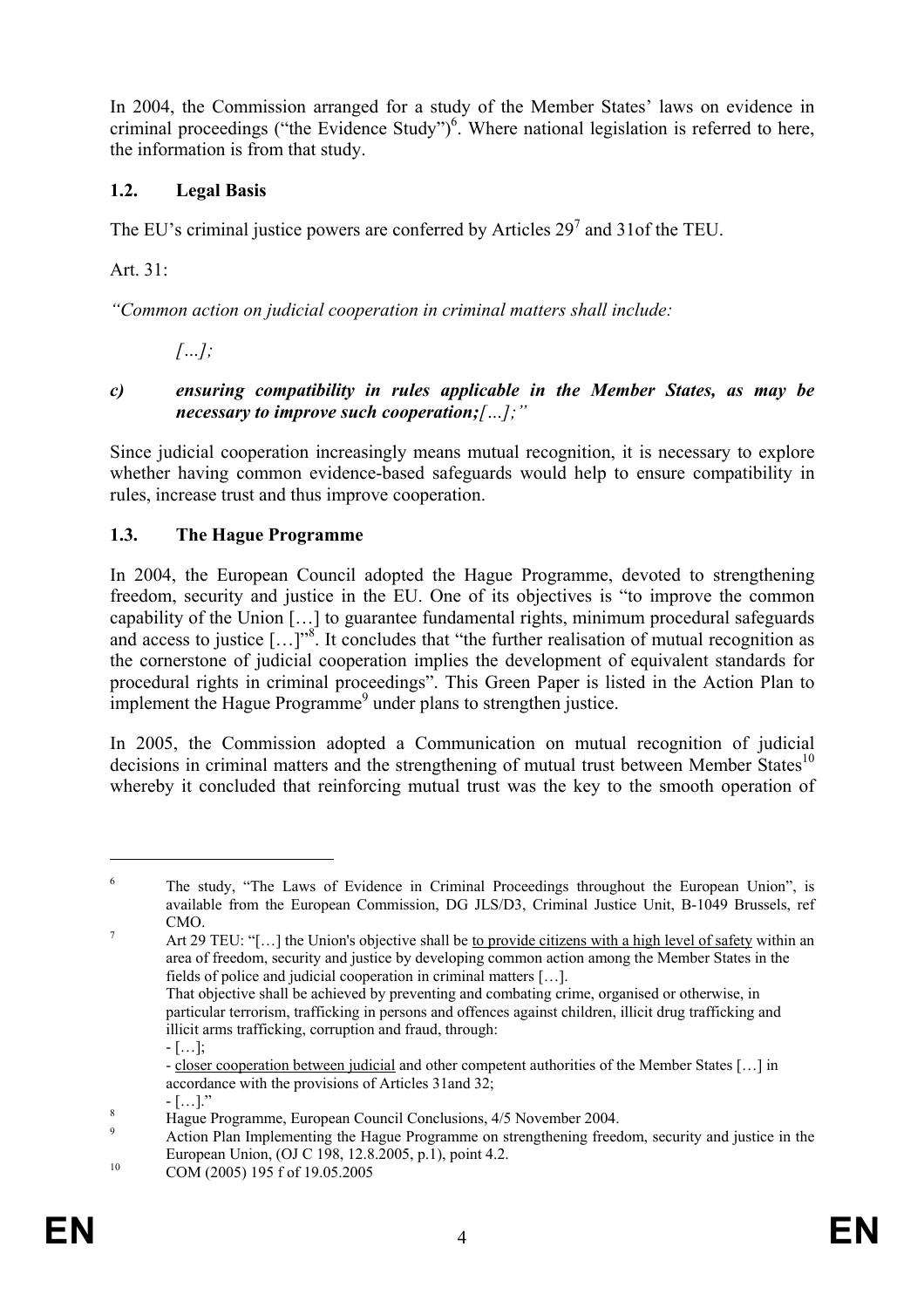mutual recognition. Proper protection of individual rights is a Commission priority and should give legal practitioners a stronger sense of belonging to a common judicial culture.

# **1.4. European Evidence Warrant**

A draft Framework Decision on the European Evidence Warrant is under negotiation. Point *(o)* of The Hague Programme Action Plan, under "Pursuing implementation of the principle of mutual recognition" (Judicial Cooperation in Criminal Matters), timetables a second proposal "completing" the European Evidence Warrant in 2007. Once these proposals are adopted, evidence will cross borders using simplified request procedures. Should certain common minimum safeguards be in place to guarantee the rights of individuals, especially those involved in cross border criminal proceedings?

A proposal on evidence-based safeguards is planned for 2007 in the Hague Programme Action Plan<sup>11</sup>. The Commission wants to know whether evidence-based safeguards are essential for mutual trust where exchange of evidence across borders is concerned.

# **2. WHAT IS THE PRESUMPTION OF INNOCENCE?**

The "presumption of innocence" is mentioned in Art. 6(2) ECHR (The right to a fair trial): *"Everyone charged with a criminal offence shall be presumed innocent until proved guilty according to law"* and Art. 48 CFREU (Presumption of innocence and right of defence): "1. *Everyone who has been charged shall be presumed innocent until proved guilty according to*  law. 2. Respect for the rights of the defence of anyone who has been charged shall be *guaranteed."* 

Guidance is found in the case-law of the European Court of Human Rights (ECtHR) as to what constitutes the presumption of innocence. It can only benefit a person who is "subject to a criminal charge<sup>12</sup><sup>2</sup>. The accused must be treated as not having committed any offence until the State, through the prosecuting authorities, adduces sufficient evidence to satisfy an independent and impartial tribunal that he is guilty. The presumption of innocence "requires [...], that members of a court should not start with the preconceived idea that the accused has committed the offence charged"<sup>13</sup>. There should be no judicial pronouncement of his guilt prior to a finding of guilt by a court. He should not be detained in pre-trial custody unless there are overriding reasons. If he is detained in pre-trial custody, he should benefit from detention conditions consistent with his presumed innocence. The burden of proving his guilt is on the State and any doubt should benefit the accused. He should be able to refuse to answer questions. He should generally not be expected to provide self-incriminating evidence. He should not have his property confiscated without due process.

**1. Do you agree with the list of what constitutes the presumption of innocence given here? Are there any other aspects not covered?** 

<sup>&</sup>lt;sup>11</sup> Point (h) under "Approximation", Proposal on minimum standards relating to the taking of evidence

with a view to mutual admissibility (2007).<br>
<sup>12</sup> *X v. FRG* N° 4483/70 – application held inadmissible.<br> *Barberà, Messegué and Jabardo v. Spain*, A146 (1989) para 77.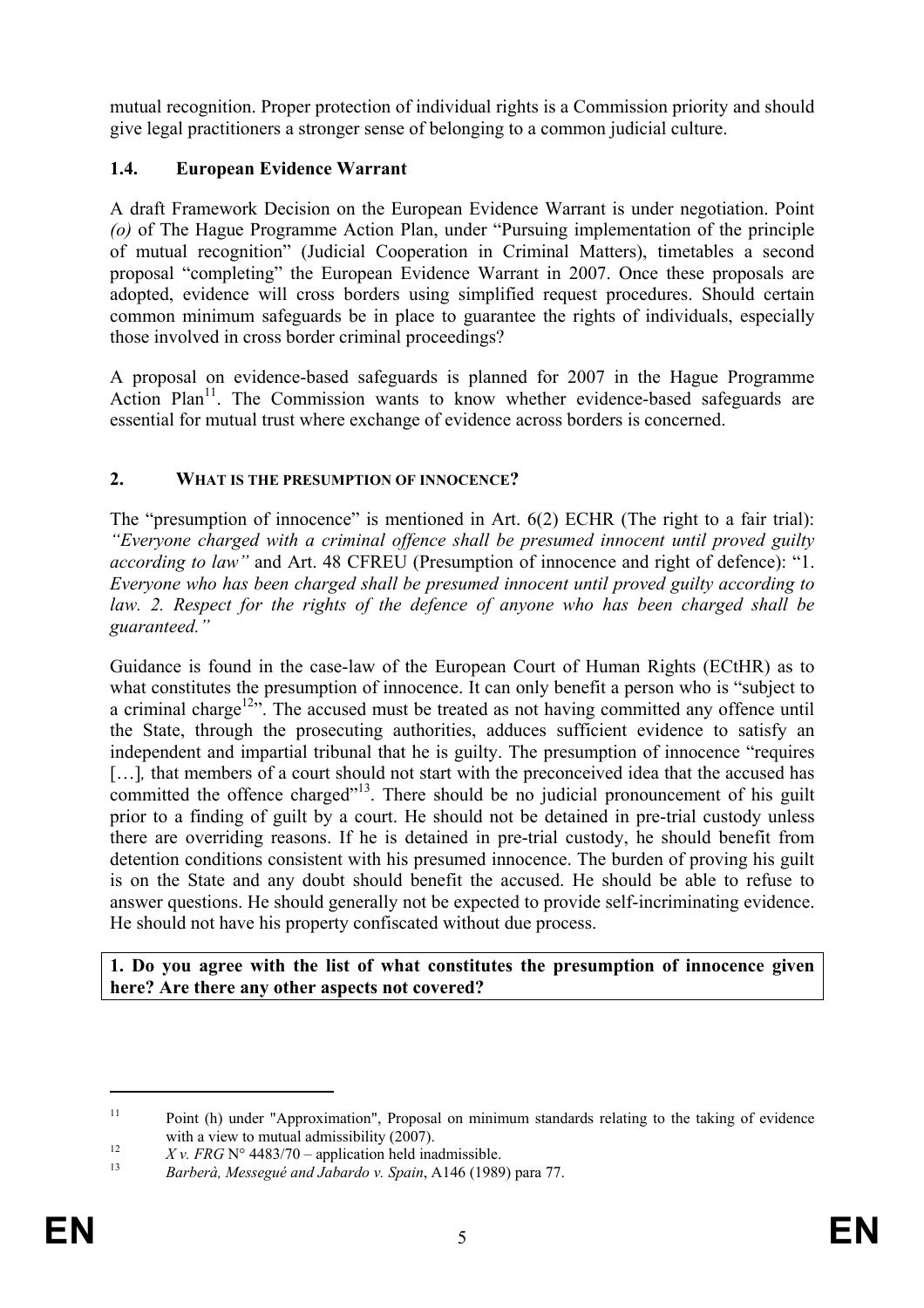### **2.1. Pre-trial pronouncement of guilt**

A court or public official may not state that the accused is guilty of an offence if he has not been tried and convicted of it. "The presumption of innocence will be violated if, without the accused's having previously been proved guilty according to law and […] without his having had the opportunity of exercising his rights of defence, a judicial decision concerning him reflects an opinion that he is guilty"14. However, the authorities may inform the public of investigations and voice a suspicion of guilt<sup>15</sup>, as long as the suspicion is not a declaration of the accused's guilt<sup>16</sup> and they show discretion and circumspection.

### **2.2. Pre-trial detention**

This is covered in the Green Paper on mutual recognition of non-custodial pre-trial supervision measures<sup>17</sup> and will not be dealt with here. Detaining a suspect does not violate the presumption of innocence. Articles  $5(1)(c)$  and  $5(3)$  ECHR lay down exceptions to the right to liberty where this is for the purposes of bringing a detained person to court "on reasonable suspicion of having committed an offence" if the detention is for a reasonable period only. The ECtHR held that there is no automatic right to detention conditions different from those under which convicted persons are held<sup>18</sup>, as long as the conditions are  $reasonable<sup>19</sup>$ 

**2. Are there special measures in your Member State during the pre-trial stage in order to safeguard the presumption of innocence?** 

### **2.3. The burden of proof**

Generally, the prosecution must prove the accused's guilt beyond reasonable doubt. The ECtHR held that "the burden of proof is on the prosecution and any doubt should benefit the accused. It also follows that it is for the prosecution […] to adduce sufficient evidence to convict him"<sup>20</sup>.

From the ECtHR case-law, the Commission has identified 3 situations where the burden of proof does not rest wholly on the prosecution: (a) strict liability offences, (b) offences where the burden of proof is reversed and (c) when a confiscation order is made.

**(a)** Here, the prosecution must adduce evidence to prove that the accused committed the physical act *(actus reus)* of the offence but does not have to show that he intended to act in that way or to produce that result. Such offences comply with the ECHR even though the State is exempt from proving that the accused had "a guilty intention" *(mens rea)*. The ECtHR recognised that States have offences of strict liability in their criminal law*<sup>21</sup>*. For these offences, only the fact that the accused committed the act has to be proved, and if that is proved, there is a presumption which may operate against the accused person. It noted that

<sup>&</sup>lt;sup>14</sup> *Minelli v. Switzerland* A62 (1983) para 38.<br>
<sup>15</sup> *Krause v. Switzerland* N° 7986/77, 13DR 73 (1978)<br> *Allenet de Ribemont v. France* A 308 (1995) paras. 37, 41.<br>
COM(2004)562, 17.8.2004<br>
<sup>18</sup> *Skoogström v. Sweden*

<sup>&</sup>lt;sup>19</sup> *Peers v. Greece* N° 28524/95<br>
<sup>20</sup> *Barberà, Messegué and Jabardo v. Spain*, A146 para 77 (1989).<br>
<sup>21</sup> *Salabiaku v. France* A 141-A para 28 (1988).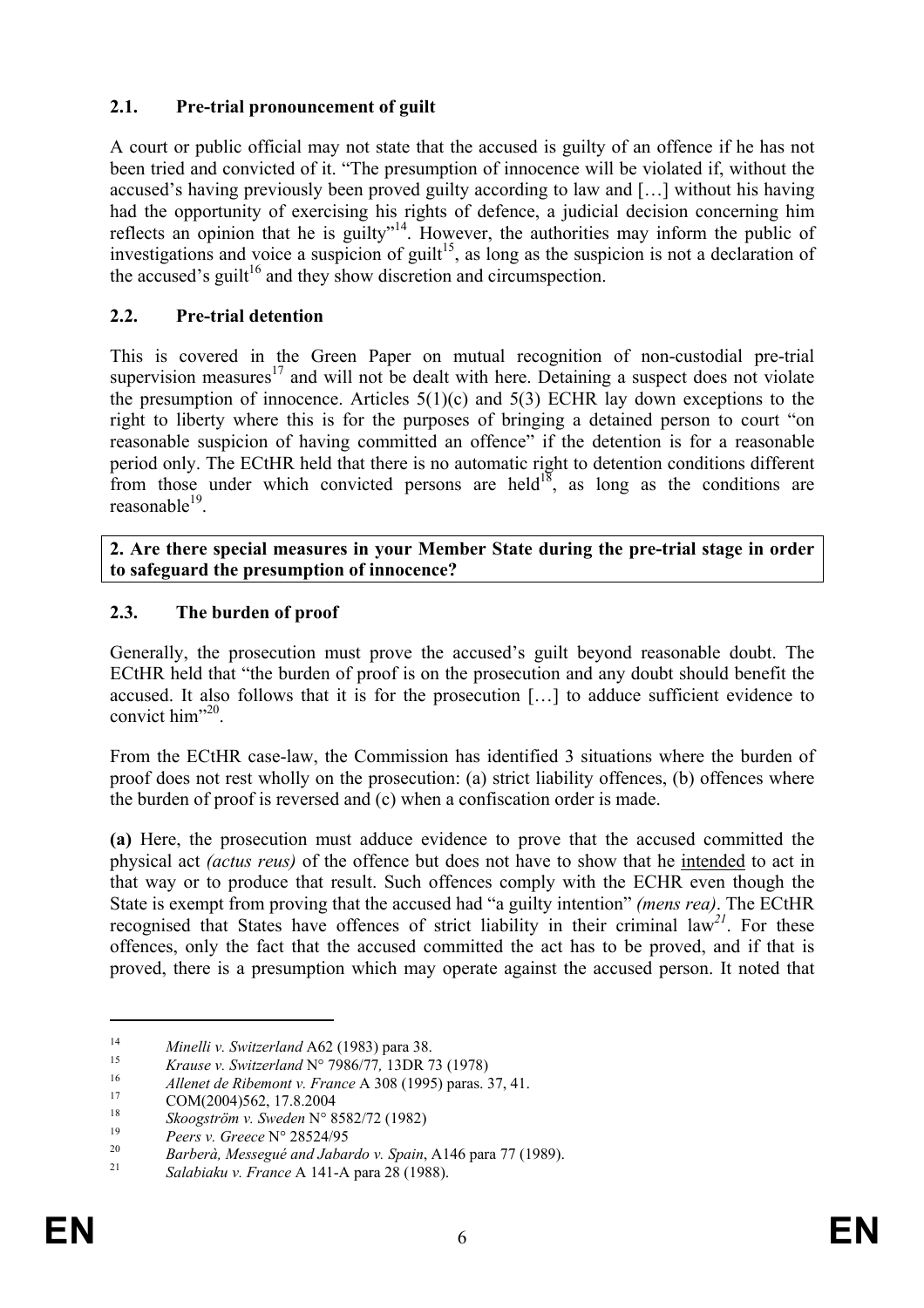such presumptions should be "within reasonable limits which take into account the importance of what is at stake and maintain the rights of the defence".

**(b)** Here, the prosecution must prove that the accused acted in a certain way and the accused must show that there is an innocent explanation for his actions. This is a heavier burden for the accused than (a) above. The ECtHR has said that this is acceptable for "less serious"  $offences<sup>22</sup>$ 

The Evidence Study showed that whilst the prevailing position in the EU was that the onus of proving an accused's guilt rests on the prosecution, sometimes, in exceptional cases, such as document or regulatory offences, once the prosecution had proved the existence of a duty, the accused had a reverse burden to prove that he had complied with it. There were also occasions where the accused had to raise a defence (such as self defence, insanity or alibi) before the prosecution was required to disprove it.

**(c)** In the recovery of assets from an accused or third party, there may be a reversal of the burden of proof in the assumption that the assets are the proceeds of crime, which the owner of the assets must rebut, or there is a reduction in the standard of proof to the balance of probabilities, rather than the usual test of proof beyond reasonable doubt. Any recovery of assets must be open to challenge in court, reasonable and proportionate<sup>23</sup>. Clearly, this applies also to cross border recovery of assets. Claims of *bona fide* third parties must be taken seriously where their right to property is jeopardised and States must ensure that there are mechanisms to protect them.

**3. (a) In what circumstances is it acceptable for the burden of proof to be reversed or altered in some way?** 

**(b) Have you experienced cross border cooperation situations in which the burden of proof created a problem?** 

### **2.4. Privilege against self-incrimination**

The presumption of innocence includes the privilege against self-incrimination which is made up of the right of silence and not to be compelled to produce inculpating evidence. The maxim *nemo tenetur prodere seipsum*, ("no person is to be compelled to accuse himself") applies. The accused may refuse to answer questions and to produce evidence. The ECtHR $^{24}$  held that, although not specifically mentioned in the ECHR, the privilege against self-incrimination is a generally recognised international standard which lies "at the heart of the notion of a fair procedure". It protects the accused against improper compulsion by the authorities, thus reducing the risk of miscarriages of justice and embodying the equality of arms principle. The prosecution must prove its case without resort to evidence obtained through coercion or oppression. Security and public order cannot justify the suppression of these rights<sup>25</sup>. They are linked rights, any compulsion to produce incriminating evidence being an infringement of the right of silence. The State infringed an accused's right of silence when it sought to compel him to produce bank statements to customs investigators<sup>26</sup>. Coercion to co-operate with the

 $\frac{22}{23}$  Ibid.

*Welch v. UK* N° 17440/90 (9 February 1995), *Philips v. UK* N° 41087/98, (5 July 2001).<br> *Heaney and McGuiness v. Ireland* N°. 34720/97 (21 December 2000) ibid.<br> *Particular France A* 256 A (25 February 1002).

<sup>26</sup> *Funke v France* A 256-A (25 February 1993).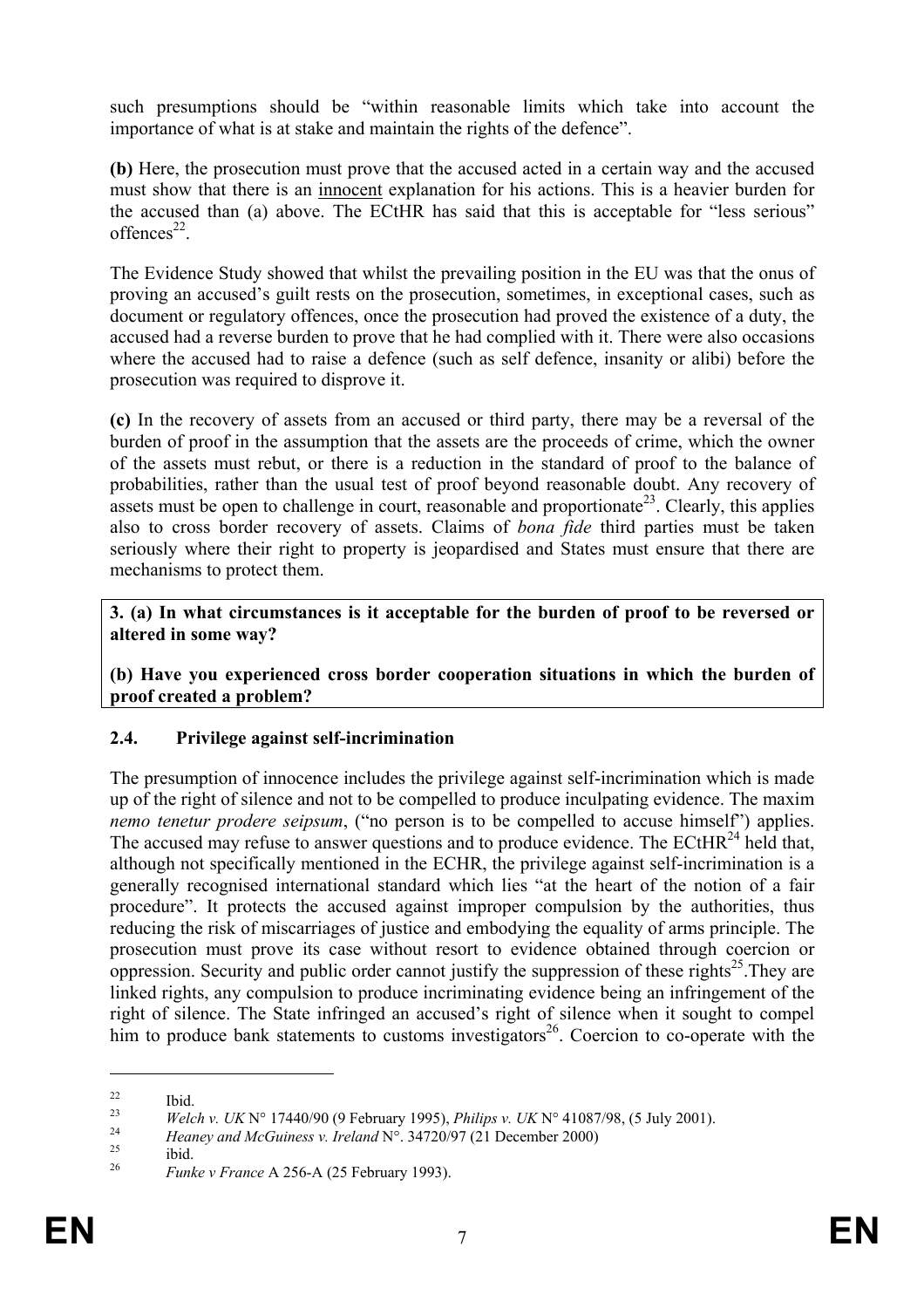authorities in the pre-trial process may infringe the privilege against self-incrimination and jeopardise the fairness of any subsequent hearing.

# **2.5. Right of silence**

The right of silence applies to police questioning and in court. The accused should have the right not to testify and, arguably, the right not to disclose the nature of his defence before trial.

The laws of Member States recognise the right to remain silent during the investigative phase when being interviewed by police or an investigating judge. However, the way in which the accused is made aware of the right differs and an important aspect of protecting the right is that he should be *aware* of it. According to the Evidence Study, in most Member States, there is an obligation to advise him of his right to remain silent. That obligation is enshrined in legislation, case-law and constitutional provisions. A few Member States indicated that evidence obtained where the obligation had not been met might be regarded as inadmissible. Others stated that failure to advise an accused of his rights might constitute an offence or a ground of appeal against conviction.

However, the right is not absolute. There are factors determining whether fair trial rights are infringed if a court draws adverse inferences from an accused's silence. Inferences should only be drawn after the prosecution has made out a prima facie case. The judge then has a discretion to draw inferences. Only 'common sense' inferences are permissible. The reasons for drawing them must be explained in the judgment. The evidence against the accused must be overwhelming; in that case, evidence obtained using indirect pressure may be used. The leading case on the subject is *Murray v UK*<sup>27</sup>. The ECtHR concluded that, if there was a prima facie case and the burden of proof remained on the prosecution, adverse inferences could be drawn from a failure to testify. Requiring the accused to testify was not incompatible with the ECHR, although it would be if any conviction were based solely or mainly on a refusal to testify. Whether the drawing of adverse inferences from an accused's silence infringes the right to be presumed innocent is determined having regard to the weight attached to them by the national courts in their assessment of the evidence and the degree of compulsion involved. The prosecution evidence must be sufficiently strong to require an answer. The national court cannot conclude that the accused is guilty merely because he chooses to remain silent. Only if the evidence against him "calls" for an explanation which he ought to be in a position to give, then a failure to do so "may as a matter of common sense allow the drawing of an inference that there is no explanation and that the accused is guilty". Conversely, if the prosecution case has so little evidential value that it calls for no answer, a failure to provide one could not justify an inference of guilt. The ECtHR points out that the drawing of reasonable inferences from the accused's behaviour does not have the effect of shifting the burden of proof to the defence so as to infringe that aspect of the principle of the presumption of innocence.

The ECtHR has not ruled on whether the right applies to legal persons. The European Court of Justice (ECJ) has held that a legal person has no absolute right to remain silent. Legal persons must answer factual questions, but may not be compelled to admit to an infringement<sup>28</sup>

# **4. (a) How is the right of silence protected in your Member State?**

<sup>27</sup> *Murray v. UK*, N° 18731/91 (8 February 1996). <sup>28</sup> *Orkem v. Commission,* Case 374/87, ECR 3283, paras 34-35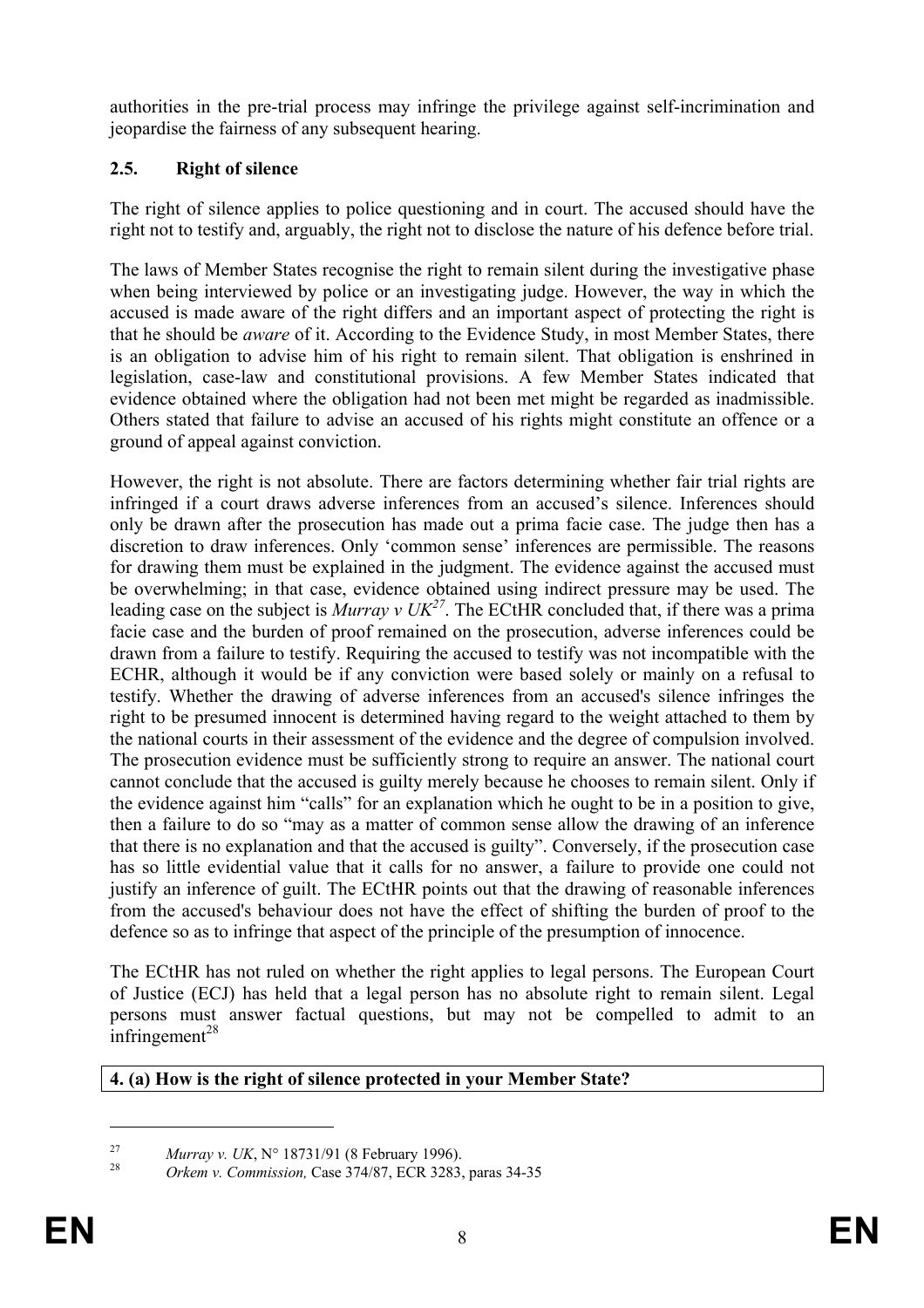### **(b) Is there any difference in cross border situations?**

# **(c) To what extent are legal persons protected by the right?**

### **2.6. Right not to produce evidence**

The principle that a tribunal should have access to all the evidence is overridden by the need for fairness and to minimise the risk that the accused will be convicted on his testimony<sup>29</sup>. In defining the scope of the right*,* the ECtHR distinguished between material compulsorily acquired and that which exists independently of the suspect's will: "the right not to incriminate oneself is primarily concerned…with respecting the will of an accused person to remain silent. As commonly understood…it does not extend to the use in criminal proceedings of material which may be obtained from the accused through the use of compulsory powers but which has an existence independent of the will of the suspect such as, *inter alia*, acquired pursuant to warrant, breath, blood and urine samples and bodily tissue for the purpose of DNA testing."<sup>30</sup>

Where an order has been issued to produce a document or authorising a search and/or seizure of items, the order should specify the subject matter of the item in order to avoid general requests being used to justify "fishing expeditions" where a vague suspicion only exists.

The question arises whether the right not to produce evidence applies to legal persons. The Community Courts (ECJ and Court of First Instance) have held that it does not. The production of documents may be requested $3^1$ .

### **5. (a) How is the right against self-incrimination protected in your Member State?**

### **(b) Is there any difference in cross border situations?**

### **(c) To what extent are legal persons protected by the right?**

# **2.7.** *In absentia* **proceedings**

Art. 6 ECHR confers the right on the accused "to defend himself in person". Definitions of *in absentia* vary. Several Member States have legislation allowing trials to take place in the absence of the accused, others make it mandatory for the accused to attend the trial and breaches of this obligation may be punished. The Commission will devote a Green Paper to *in absentia* proceedings and in the meantime, wishes to establish the circumstances in which it is possible for such proceedings to comply with the presumption of innocence.

### **6. (a) Are** *in absentia* **proceedings possible in your jurisdiction?**

**(b) Do these proceedings raise specific problems with regard to the presumption of innocence, in particular in cross border situations?** 

<sup>&</sup>lt;sup>29</sup> *Saunders v United Kingdom (N° 19187/91).*<br>30 **Ibid.** *Manneomenmähnen Werke v Commission* 

<sup>31</sup> *Mannesmannröhren-Werke v. Commission*, Case T-112/98, ECR 729, para 65; Opinion of AG in Case C-301/04 P, *Commission v. SGL*